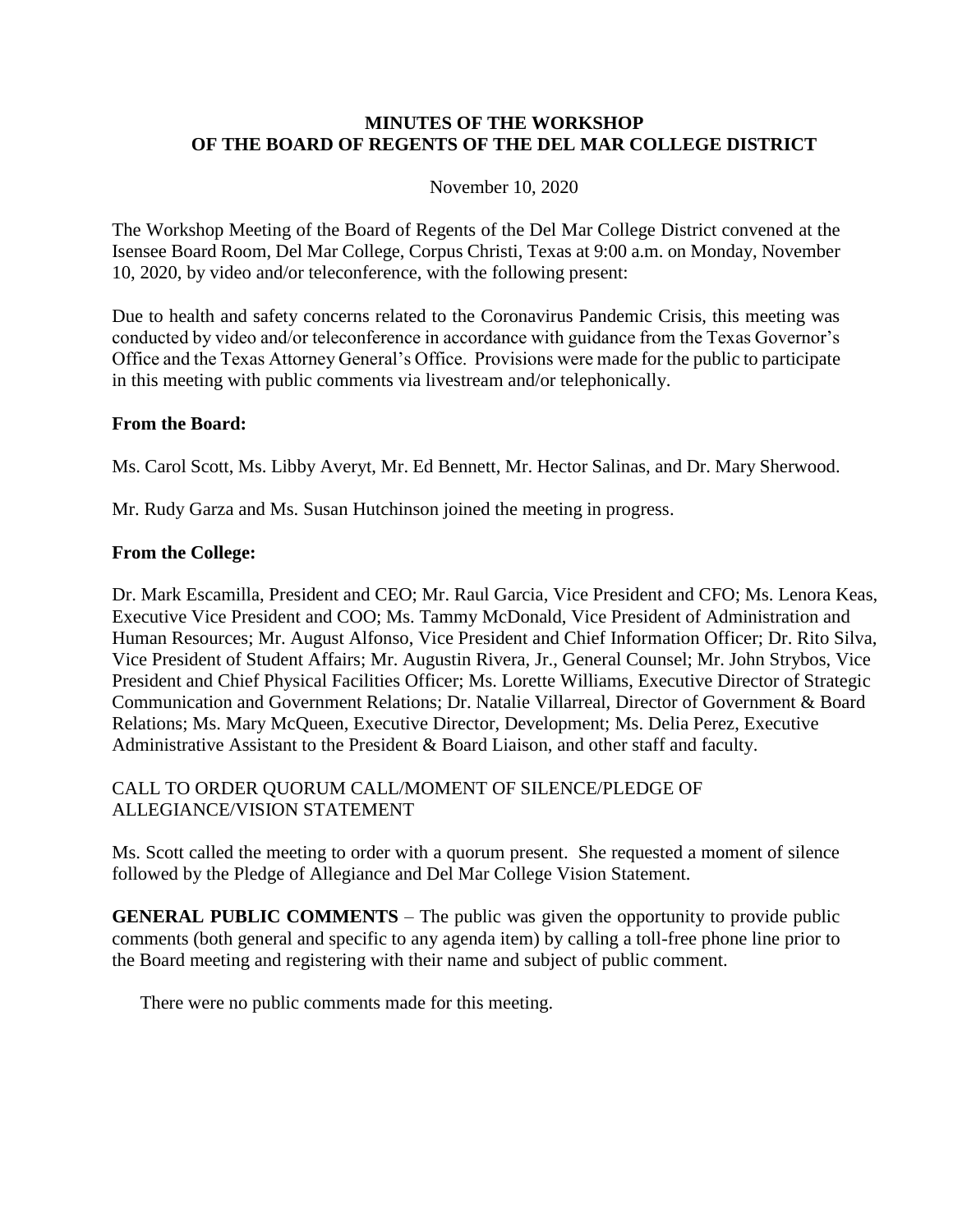# **ITEMS FOR DISCUSSION AND POSSIBLE ACTION:**

1. Discussion related to Residential/Campus Housing……..Mr. John Strybos and Dr. Rito Silva *(Goal 4: Learning Environments)*

Dr. Escamilla provided opening remarks and introduced the topic of community college housing and the issue of our students' wellbeing and options for safe, new, affordable housing. Student's situations vary and today is just a leaping off point for the discussion of student housing. This presentation includes how the College moves ahead with experience, expertise and data.

Dr. Silva began his presentation and provided information regarding the history of campus housing at Del Mar College which included cost of housing at Texas Community Colleges, and a student survey as well as the following:

- First dormitory in 1950: Converted private home, five music students, all female.
- 1952: 50 students in men's and women's dorms, also converted houses.
- Music/Athletic scholarships and out-of-town students.
- 1958: College owned 13 residential homes converted to student housing.
- 1963: Men's and women's dormitory buildings housed students.
- Spring 1972: Dormitory buildings converted to classroom space.

Dr. Silva discussed the following benefits of student housing:

- Recruitment outside of our service area
- Reduce the Time to Completion and Graduation Rates
- Enhance Collegiate Experience
- Address our student's housing insecurities
- Common asked question at New Student Orientation
- 29 out of 50 Texas Community Colleges offer housing
- 4 State Technical Colleges offer housing
- Linked to our proposed Strategic Plans Goal 4: Learning Environments. Provide engaging, effective and student-ready environments Objective 4: Develop new and renovated facilities to meet the needs of 21st century students.

Dr. Silva provided cost information of housing at other Texas Community Colleges including average cost of room per student per academic year, average cost for dining plan per student per academic year, and average cost for room per student per each Summer Session.

Dr. Silva reviewed the Student Survey that was conducted between October 1 - 23, 2020. The survey was conducted online and 538 responses that were received. Dr. Silva provided the parameters of the survey such as college classification, marital status, 4-year transfer possibility, and current living status. Out of the students that completed the housing survey, 79% would like

\_\_\_\_\_\_\_\_\_\_\_\_\_\_\_\_\_\_\_\_\_\_\_\_\_\_\_\_\_\_\_\_\_\_\_\_\_\_\_\_\_\_\_\_\_\_\_\_\_\_\_\_\_\_\_\_\_\_\_\_\_\_\_\_\_\_\_\_\_\_\_\_\_\_\_\_\_\_\_\_\_\_\_\_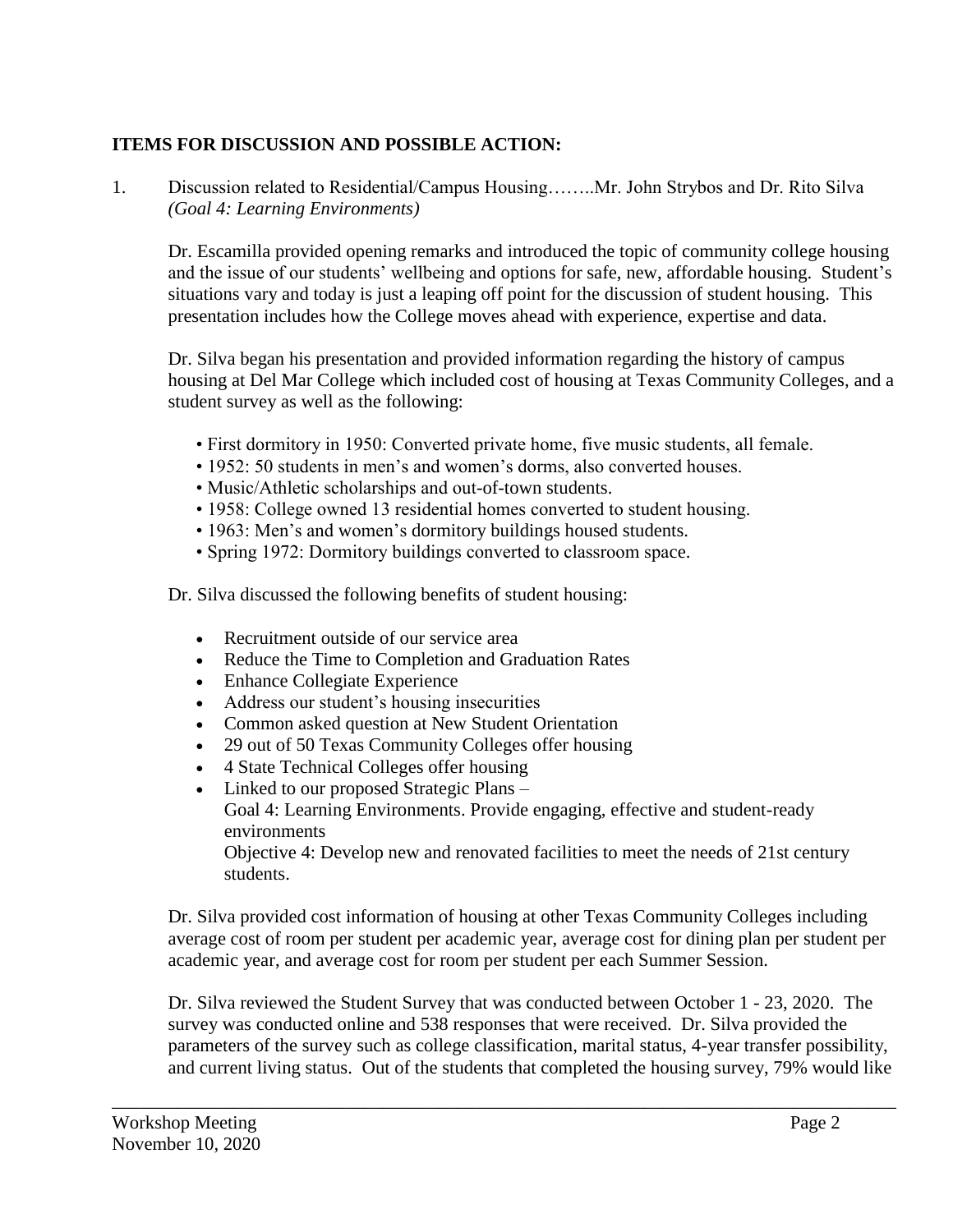the College to provide on-campus student housing in the future. Dr. Silva detailed the oncampus housing that would most benefit the students most including the preferred amenities. Dr. Silva gave data regarding the cost for on-campus housing, student annual income, and payment amounts for on-campus housing.

Over 450 comments were made by students when asked about how housing would impact their College experience. Remarks made by students:

# **Pros**

- Student stated they could take more hours
- Save money on travel.
- Increase engagement in school

## **Cons**

- Students who were non-traditional with children and already had a home.
- Students were concerned their tuition would increase and services would decrease.

Mr. Strybos began his presentation and provided information regarding Del Mar College student housing market analysis, examples of Public Private Partnership Project; and the Public Private Partnership Process.

Mr. Strybos reviewed estimates of total multi-family rental units and in 2018, approximately 16,700 (16,641) multi- family rental properties, providing 3 or more individual units, were located within the DMC Service Area. Of these, on average, approximately 6.9% (1,149 individual units) were determined vacant.

Mr. Strybos provided information regarding apartment locations and price in the Del Mar College East Campus area. In 2019 there were approximately 250 apartment complexes/multiunit property rentals located in the East Campus area.

- Average Price (One-Bedroom) \$807/month
- Average Size (One-Bedroom) 637 square feet

Within the study area, one-bedroom apartments range in price from \$312/month to \$1,241/month. Square footage ranges from 250 square feet to 1,075 square feet. Mr. Strybos also discussed walking times to the East Campus from neighboring apartment locations.

Mr. Strybos provided information regarding dormitories at Texas Community Colleges that offer residence hall/dormitory housing as of September 2020. Of the community colleges observed and diagrammed in the adjacent map, institutions, on average, provide 350 beds. Utilizing Fall 2019 enrollment data for these institutions, total beds provided are approximately 10.6% of the total student population.

\_\_\_\_\_\_\_\_\_\_\_\_\_\_\_\_\_\_\_\_\_\_\_\_\_\_\_\_\_\_\_\_\_\_\_\_\_\_\_\_\_\_\_\_\_\_\_\_\_\_\_\_\_\_\_\_\_\_\_\_\_\_\_\_\_\_\_\_\_\_\_\_\_\_\_\_\_\_\_\_\_\_\_\_

Across the observed institutions, the average price per semester is \$2,400.

- Projected East Campus Enrollment (2022) 5,395 students
- Potential Beds (Benchmarked Peers) 571 beds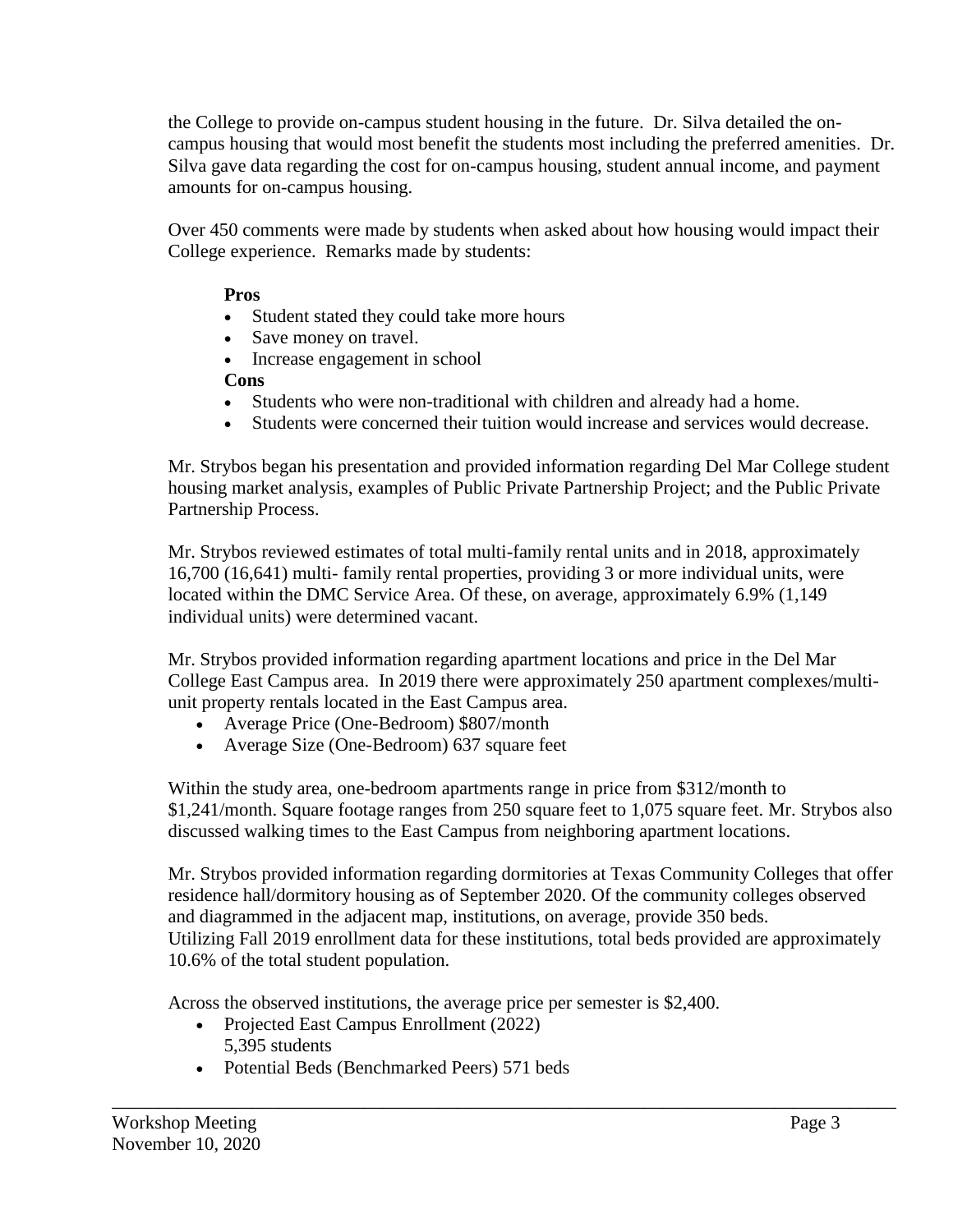If Del Mar College chooses to provide dormitories at a similar percent as the benchmarked peer institutions, this would total approximately 571 beds at the East Campus in the Fall of 2022. In the Fall of 2019, approximately 11.4% of the students enrolled at the East Campus resided in an apartment. Of these, 653 students were enrolled in either physical, on-campus courses or hybrid classes. At 74.3%, the dominant learning mode of observed apartment-dwellers was on-campus. The dominant degree programs of the study population are listed below. These mirror the overall East Campus population composition.

- Liberal Arts
- Business Administration
- Biology

Mr. Strybos provided housing options information including traditional residence halls (dormitories), apartments, and multi-family apartments and also provided examples from other Texas Community Colleges.

Mr. Strybos discussed the advantages of a public private partnership and discussed the San Antonio College Tobin Lofts as an example that included a community overview, the area progress and development, and also provided information regarding the organizational structure. Information was provided regarding Tobin Lofts' occupancy trends, leasing costs and activities, and target market. Mr. Strybos proceeded with example projects of converting the Venters Business Building into 1, 2 and 3 bed dorms along with discussion of a preliminary budget and funding opportunities. The Public Private Partnership governing laws were provided as well as the next steps in the possible project implementation.

Dr. Silva, Mr. Strybos, and Dr. Escamilla responded to questions from the Board of Regents.

2. Discussion related to Distance Learning……………………………...………Mr. Cody Gregg *(Goal 3: Academic Preparedness and Student Learning)*

Dr. Escamilla stated that distance education over the past several decades has evolved and it certainly has been the case here at Del Mar College and what they are about to see in data and information provided by Dean Cody Gregg is very interesting and distance education is and will continue to be a permanent part of the College's curriculum in terms of facilitating instruction. He stated that the human factor will never be replaced and is evident in the face-to-face environment and most enhanced through distance education of delivery.

The Board recessed at 10:34 a.m.

The Board reconvened at 10:41 a.m.

Dean Gregg began his presentation and provided distance education history information. Distance Education began at the College in 1984 which used VHS tapes. There are 393 faculty members teaching Distance Education in the Fall 2020. The first online class was in 1998 and there are 9 programs offering awards, degrees and certificates online. There are 4 full-time staff

\_\_\_\_\_\_\_\_\_\_\_\_\_\_\_\_\_\_\_\_\_\_\_\_\_\_\_\_\_\_\_\_\_\_\_\_\_\_\_\_\_\_\_\_\_\_\_\_\_\_\_\_\_\_\_\_\_\_\_\_\_\_\_\_\_\_\_\_\_\_\_\_\_\_\_\_\_\_\_\_\_\_\_\_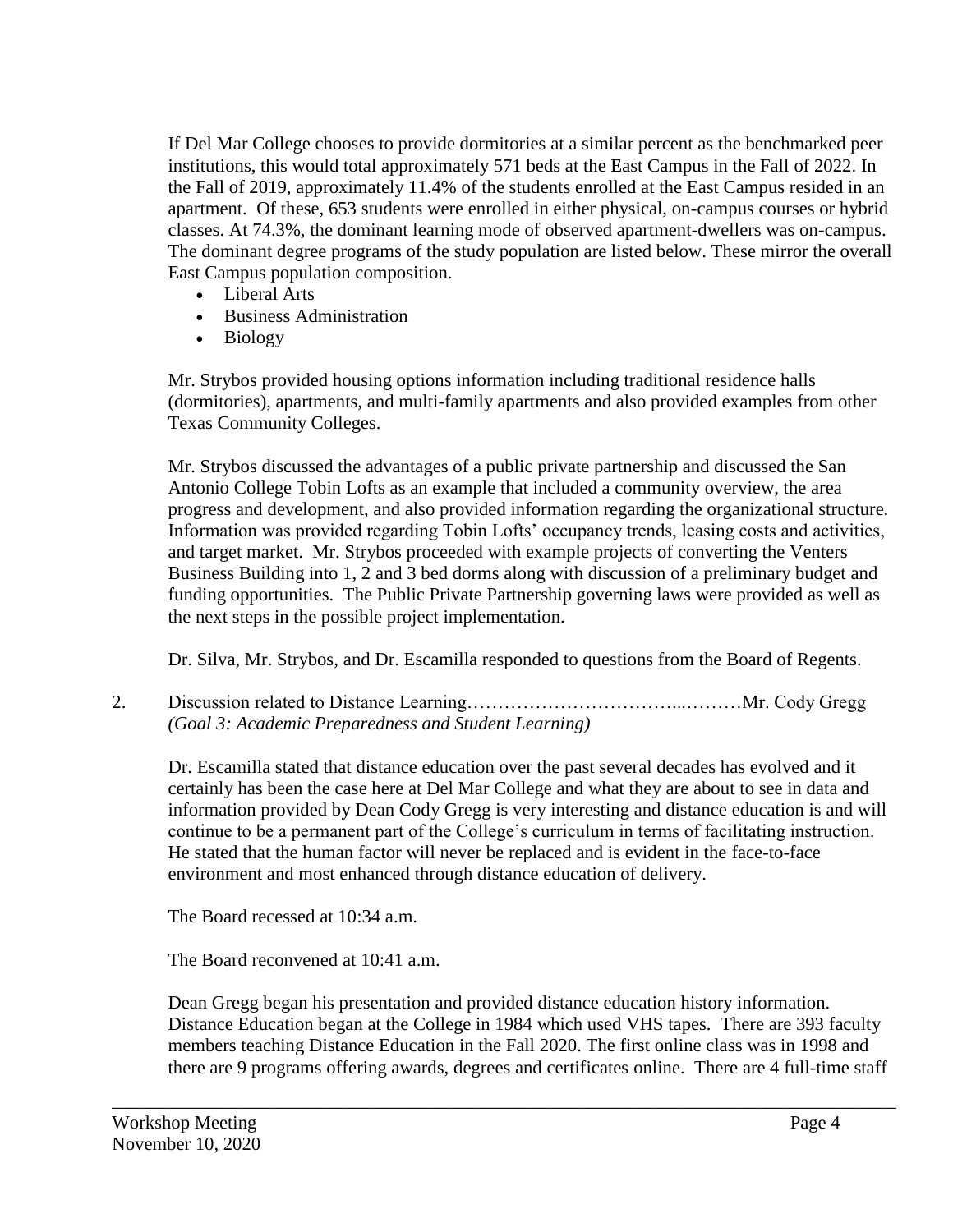in the Office of eLearning and additional assistance is provided by the IT Department. Mr. Gregg explained the different distance education modalities of online courses, hybrid courses and HyFlex courses.

Dean Gregg provided information regarding Distance Education enrollment and contact hours. The unduplicated headcount enrolled in credit courses there is a total of 12, 008 students. For the Fall 2019 Face-to-Face and Distance Education headcount, 57% were face-to-face classes, 25% were Face-to-Face and Distance Education class, and 18% were Distance Education only classes.

For the Fall 2019 Face-to-Face and Distance Education headcount, there were 9,858 non-dual credit students and 2,150 dual credit students.

Dean Gregg provided information regarding unduplicated (headcount) and duplicated enrollments for the 2019-2020 year. The annual unduplicated headcount was 15,734 students. These students counted for 73,745 duplicated enrollments. Distance education duplicated enrollment has increased from 19% of totals in 2015-16 to 30% of totals in 2019-20. The College generated over \$4.8 million contact hours in 2019-2020 and \$1.4 million contact hours were generated by distance education. Thirty percent (30%) of distance education classes include both online and hybrid courses. Online course percentage withdrawals from Spring 2015 - 2019 are 11% for Face-to-Face classes and are also 11% for Distance Education courses.

Distance Education persistence percentages of non-Dual Credit students enrolled in each category in Fall 2019 who enrolled for courses of any type in Spring 2020 were 72% for Distance Education and Face-to-Face classes, 71% Face-to-Face classes, and 58% Distance Education only classes. This was the first time that this data has been collected for Distance Education this way, but it will continue to be monitored to see how to assist students.

A hybrid course is a class that is taught when 50% to 85% of instruction occurs online with the remaining portion taking place on campus. Growth in hybrid duplicated enrollment grew to 39% of enrollment in Distance Education from 2016-2017 to 2018-2019. Process Technology alone accounted for 59% of hybrid courses in 2018-2019 and Nurse Education accounted for an additional 9% of hybrid courses.

Fully online programs available for Associate of Arts are Business Administration, Criminal Justice, English with Emphasis in Literature, Grades 8-12; EC-12 English, Associates of Arts in Teaching (AAT), and Liberal Arts (Multidisciplinary Studies). Fully online Certificate of Achievement courses available online are Accounting Specialist, Management Development: Human Resources, and Criminal Justice, Field of Study Certificate. A Skills Award course, Geographic Information Systems is also fully available online.

Dean Gregg stated that the Del Mar College Distance Education Program complies with the mandates of a number of entities including SACSCOC, Texas Administrative Code and THECB, Federal Regulations and Del Mar College Policy B7.33. The Texas Administrative Code relevant is Title 19, Pt 1, Chapter 4, Subchapter P Rule §4.263 Standards and Criteria required for Distance Education Faculty.

\_\_\_\_\_\_\_\_\_\_\_\_\_\_\_\_\_\_\_\_\_\_\_\_\_\_\_\_\_\_\_\_\_\_\_\_\_\_\_\_\_\_\_\_\_\_\_\_\_\_\_\_\_\_\_\_\_\_\_\_\_\_\_\_\_\_\_\_\_\_\_\_\_\_\_\_\_\_\_\_\_\_\_\_